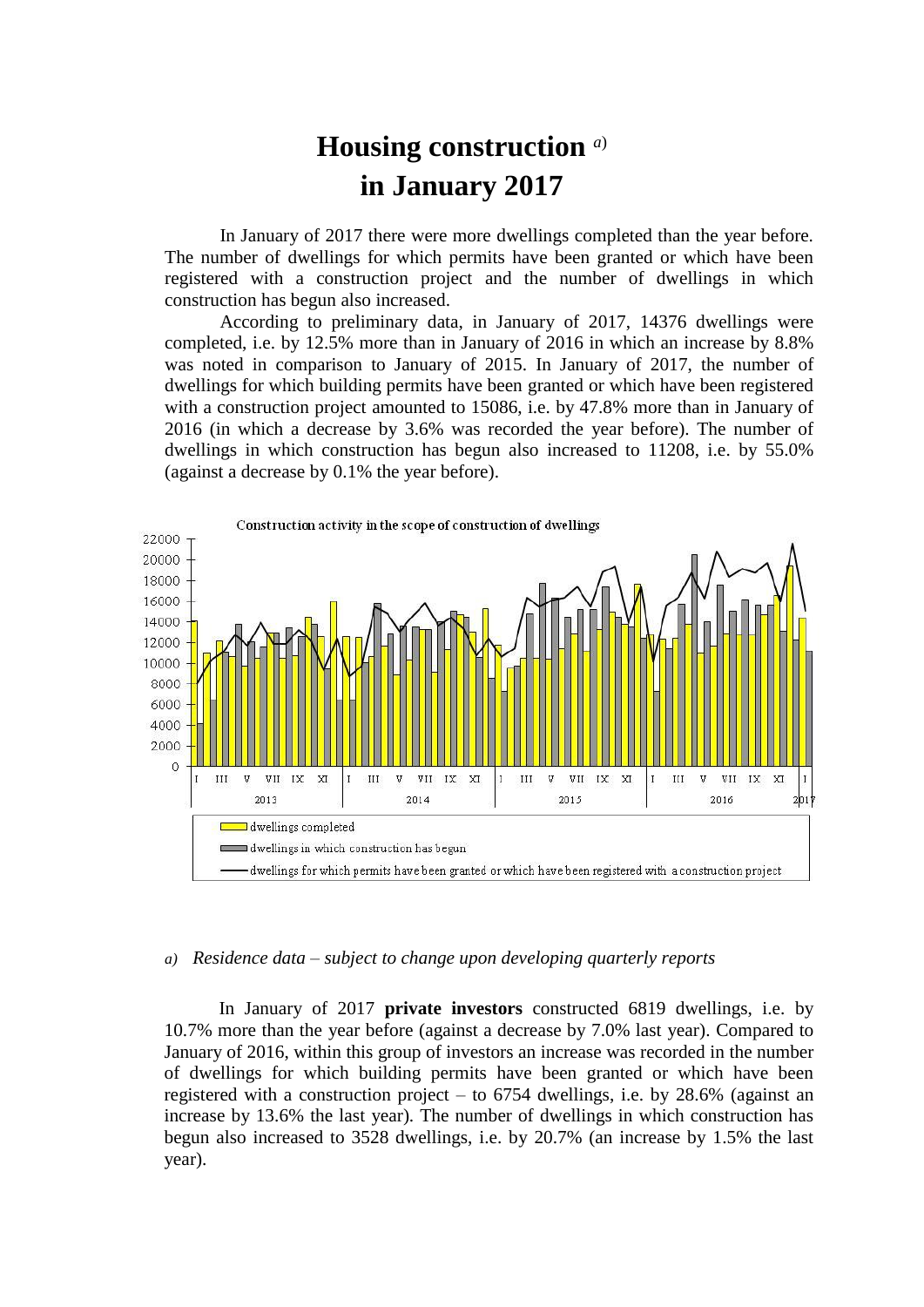**Developers,** in January of 2017, completed 7204 dwellings (which constituted 50.1% of the total number of dwellings completed), i.e. by 18.4% more than in January of 2016 when an increase was recorded by 25.0%. Investors building for sale or rent received building permits for 8020 dwellings, i.e. by 69.7% more than the year before (in which a decrease by 19.1% was recorded). The number of dwellings in which construction has begun also increased to 7294 dwellings, i.e. 79.7% (against a decrease by 4.4% the year before).

**Housing cooperatives** in January of 2017, completed 210 dwellings against 353 dwellings in January of 2016. The number of dwellings for which building permits have been granted also decreased to 125 against 165 dwellings the year before and the number of dwellings in which construction has begun decreased to 87 against 226 dwellings the year before.

**Other investors** (public building society, municipal and company construction) in January of 2017 completed 143 dwellings against 174 dwellings the year before, of which in public building society construction – 88 against 89 dwellings the last year, in municipal construction 44 against 84 dwellings and in company construction – 11 dwelling against 1 dwelling in January of 2016. The number of dwellings for which permits have been granted increased to 187 dwellings against 64 dwellings the year before. The number of dwellings in which construction has begun also increased to 299 dwellings against 23 dwellings in January of 2016.

In January of 2017, an increase in **the number of dwellings completed** was recorded in nine voivodships, including the most substantial one in Wielkopolskie – by 123.9%, Zachodniopomorskie – by 68.4% and Pomorskie – by 65.4%, while a decrease in the number of dwellings completed was recorded in seven voivodships, including the most substantial one in Lubelskie – by 47.5%, Dolnośląskie – by 29.7% and Podkarpackie – by 23.2%. Most of dwellings were completed in Mazowieckie voivodship – 3670, i.e. by 30.3% more than the year before.

In January of 2017, an increase in the number of **dwellings for which permits have been granted or which have been registred with a construction project** was recorded in twelve voivodships, of which the highest in Lubuskie – by 313.1%, Zachodniopomorskie – by 305.8% and Warmińsko-Mazurskie – by 263.6%. A decrease in the number of dwellings was recorded in four voivodships: in Opolskie – by 54.6%, Dolnośląskie – by 38.2%, Pomorskie – by 12.0% and Podkarpackie – by 11.6%. Most of dwellings for which permits have been granted or which have been registered with a construction project were in Małopolskie – 2324, i.e. by 183.8% more and in Mazowieckie – 2303, i.e. by 36.5% more than last year.

An increase in the number of **dwellings in which construction has begun** in January of 2017 was recorded in twelve voivodships, of which the highest in Warmińsko-Mazurskie – by 426.9%, Podlaskie– by 187.5% and Łódzkie – by 185.6%. A decrease in the number of dwellings in which construction has begun was recorded in four voivodships: in Podkarpackie – by 25.4%, Świętokrzyskie – by 24.8%, Zachodniopomorskie – by 19.1% and Śląskie – by 16.8%. Most of dwellings in which construction has begun were in Mazowieckie voivodship – 2051, i.e. by 28.9% more than the year before.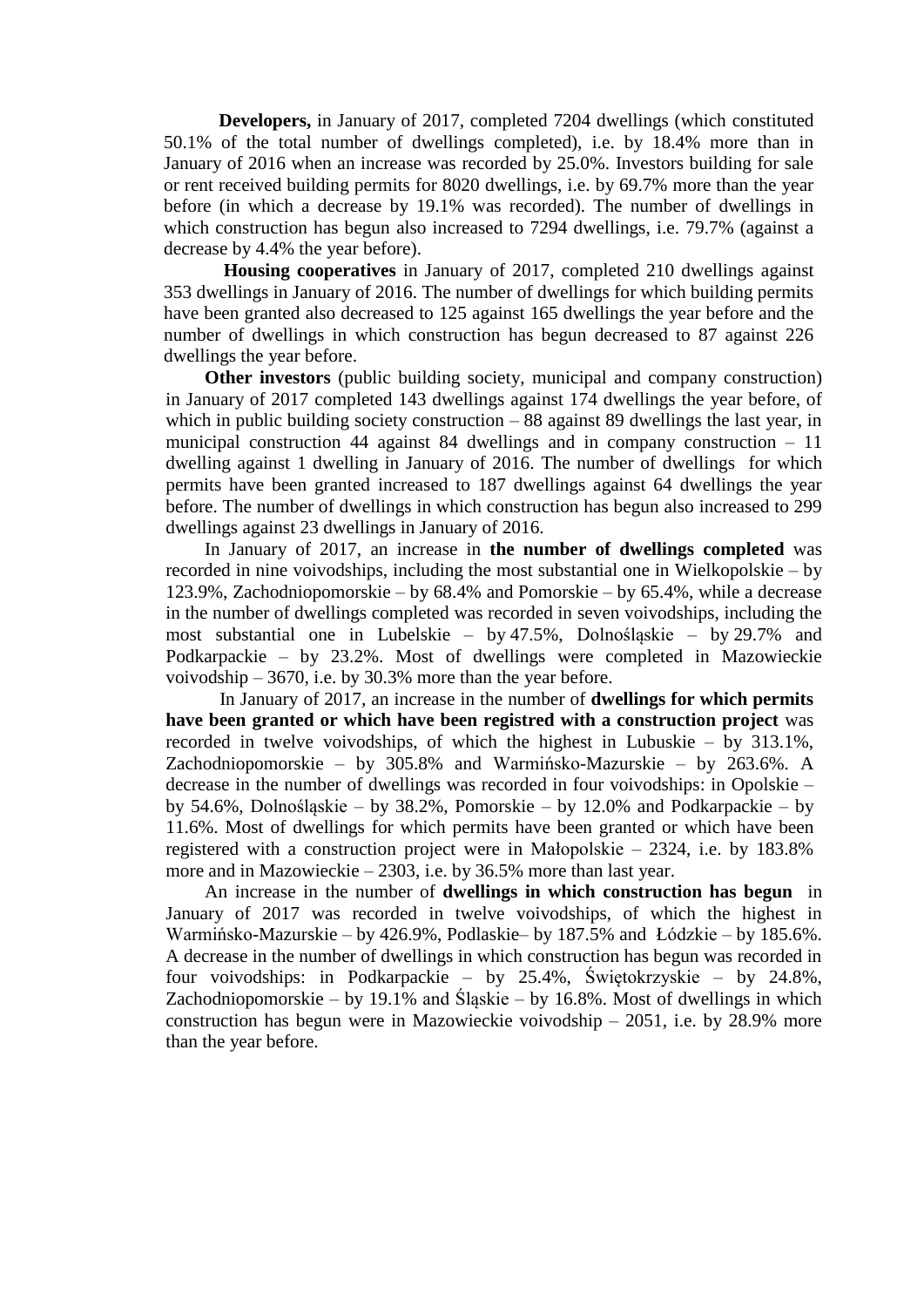|                                                                                                            | 2016      |                       | 2017   |                 |                  |
|------------------------------------------------------------------------------------------------------------|-----------|-----------------------|--------|-----------------|------------------|
| Forms                                                                                                      | $I - XII$ |                       | I      |                 |                  |
| of construction                                                                                            | number    | I-XII<br>$2015 = 100$ | number | XII<br>2016=100 | I<br>2016=100    |
| <b>Dwellings completed</b>                                                                                 |           |                       |        |                 |                  |
|                                                                                                            | 162727    | 110,2                 | 14376  | 74,1            | 112,5            |
|                                                                                                            | 78093     | 97,9                  | 6819   | 76,0            | 110,7            |
|                                                                                                            | 78462     | 125,7                 | 7204   | 75,6            | 118,4            |
| Cooperative                                                                                                | 2790      | 131,9                 | 210    | 37,7            | 59,5             |
|                                                                                                            | 3382      | 98,9                  | 143    | 41,3            | 82,2             |
| Dwellings in which construction has begun                                                                  |           |                       |        |                 |                  |
|                                                                                                            | 173932    | 103,3                 | 11208  | 91,9            | 155,0            |
|                                                                                                            | 83580     | 106,0                 | 3528   | 79,1            | 120,7            |
|                                                                                                            | 85497     | 98,8                  | 7294   | 98,7            | 179,7            |
|                                                                                                            | 2187      | 170,2                 | 87     | 65,4            | 38,5             |
|                                                                                                            | 2668      | 151,2                 | 299    | 137,8           | 13-fold          |
| Dwellings for which permits have been granted or which have been registered with a<br>construction project |           |                       |        |                 |                  |
|                                                                                                            | 211565    | 112,0                 | 15086  | 70,1            | 147,8            |
| Private                                                                                                    | 98571     | 112,6                 | 6754   | 82,0            | 128,6            |
|                                                                                                            | 106643    | 109,7                 | 8020   | 63,7            | 169,7            |
| Cooperative                                                                                                | 1750      | 124,2                 | 125    | 55,1            | 75,8             |
|                                                                                                            | 4601      | 177,8                 | 187    | 39,2            | nearly<br>3-fold |

*b) company, municipal, public building society.*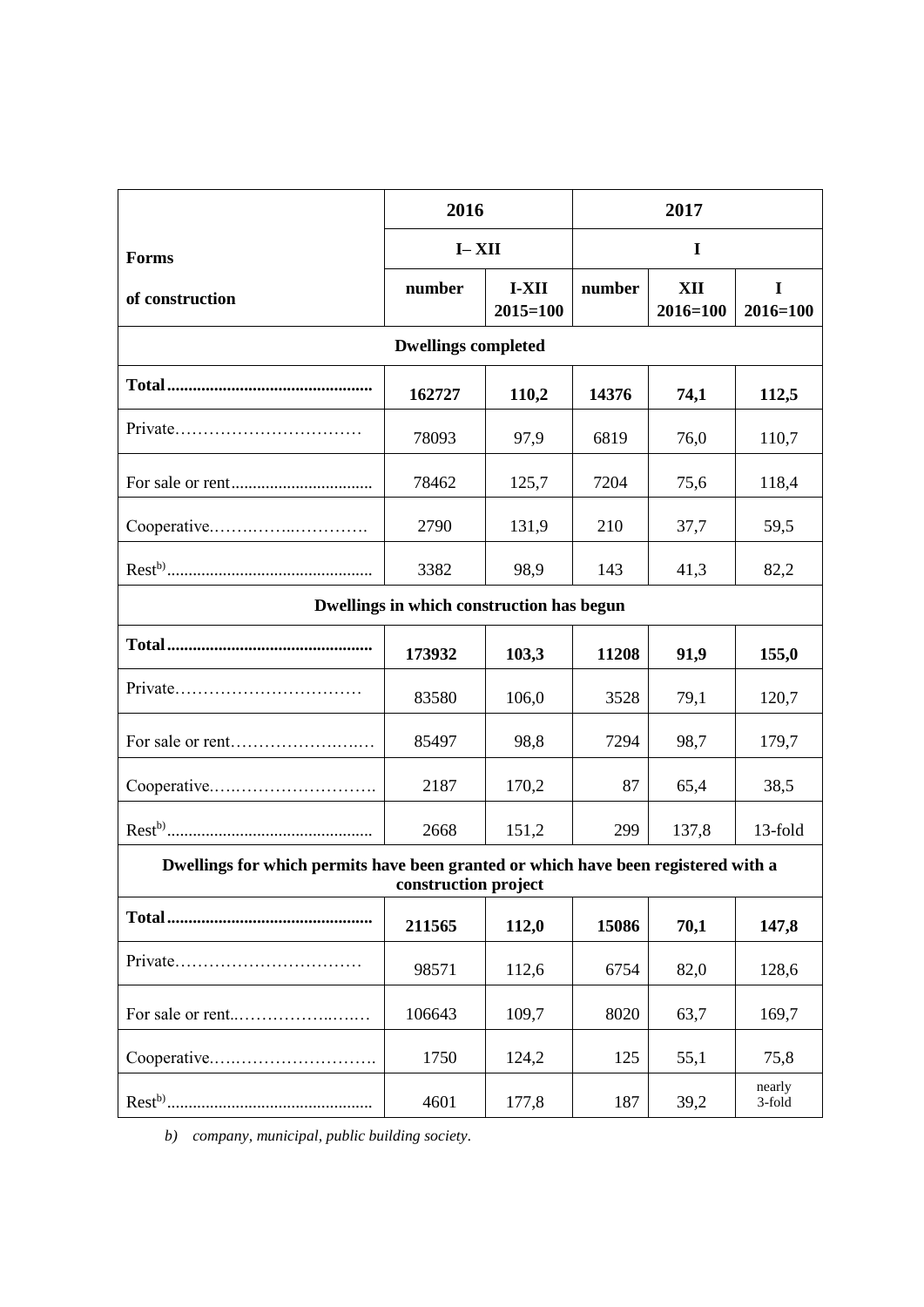